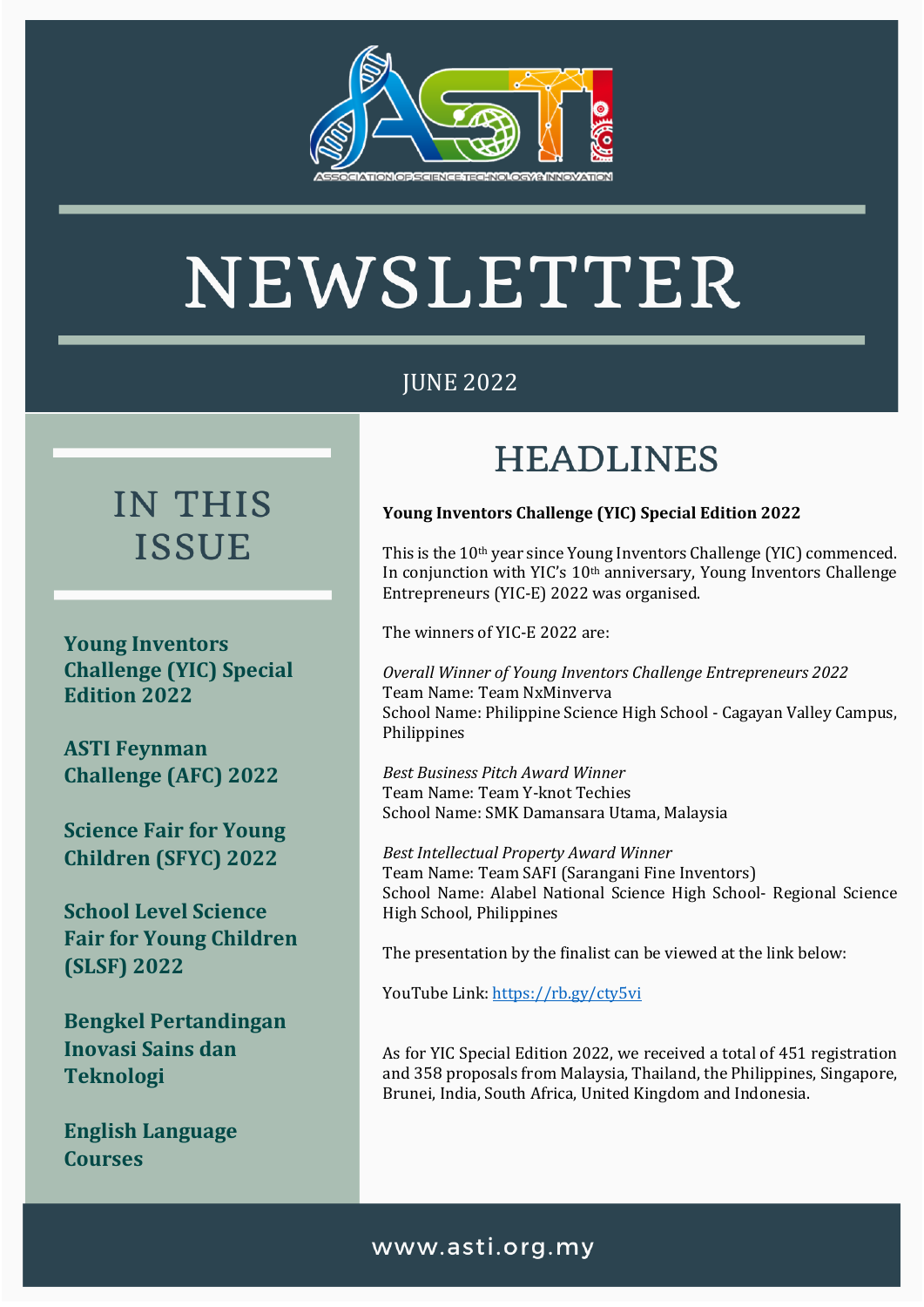



A total of 425 teams registered to participate in ASTI Feynman Challenge (AFC) 2022. Teams from Malaysia, Thailand, Singapore, the Philippines and India registered for AFC 2022.

#### **Science Fair for Young Children (SFYC) 2022**

Zone Level Science Fair (ZLSF) 2022 update is as below. Deadline for video and poster submission is 30 June 2022.

| <b>State</b>    | <b>No. of Registration</b> |
|-----------------|----------------------------|
| Johor           | 54                         |
| Kedah           | 47                         |
| Kuala Lumpur    | 14                         |
| Melaka          | 21                         |
| Negeri Sembilan | 50                         |
| Pahang          | 26                         |
| Penang          | 25                         |
| Perak           | 99                         |
| Perlis          | 1                          |
| Selangor        | 51                         |
| <b>Total</b>    | 388                        |

School Level Science Fair (SLSF) proposal submission update is as below and deadline to conduct SLSF in schools is 31 October 2022.

| No.            | <b>State</b>    | <b>No. of Schools (Proposal)</b> |
|----------------|-----------------|----------------------------------|
| 1              | Johor           | 50                               |
| $\overline{2}$ | Kedah           | 36                               |
| 3              | Kuala Lumpur    | 12                               |
| 4              | Melaka          | 19                               |
| 5              | Negeri Sembilan | 43                               |
| 6              | Pahang          | 23                               |
| 7              | Penang          | 25                               |
| 8              | Perak           | 61                               |
| 9              | Perlis          | 1                                |
| 10             | Selangor        | 45                               |
|                | <b>Total</b>    | 315                              |



### www.asti.org.my